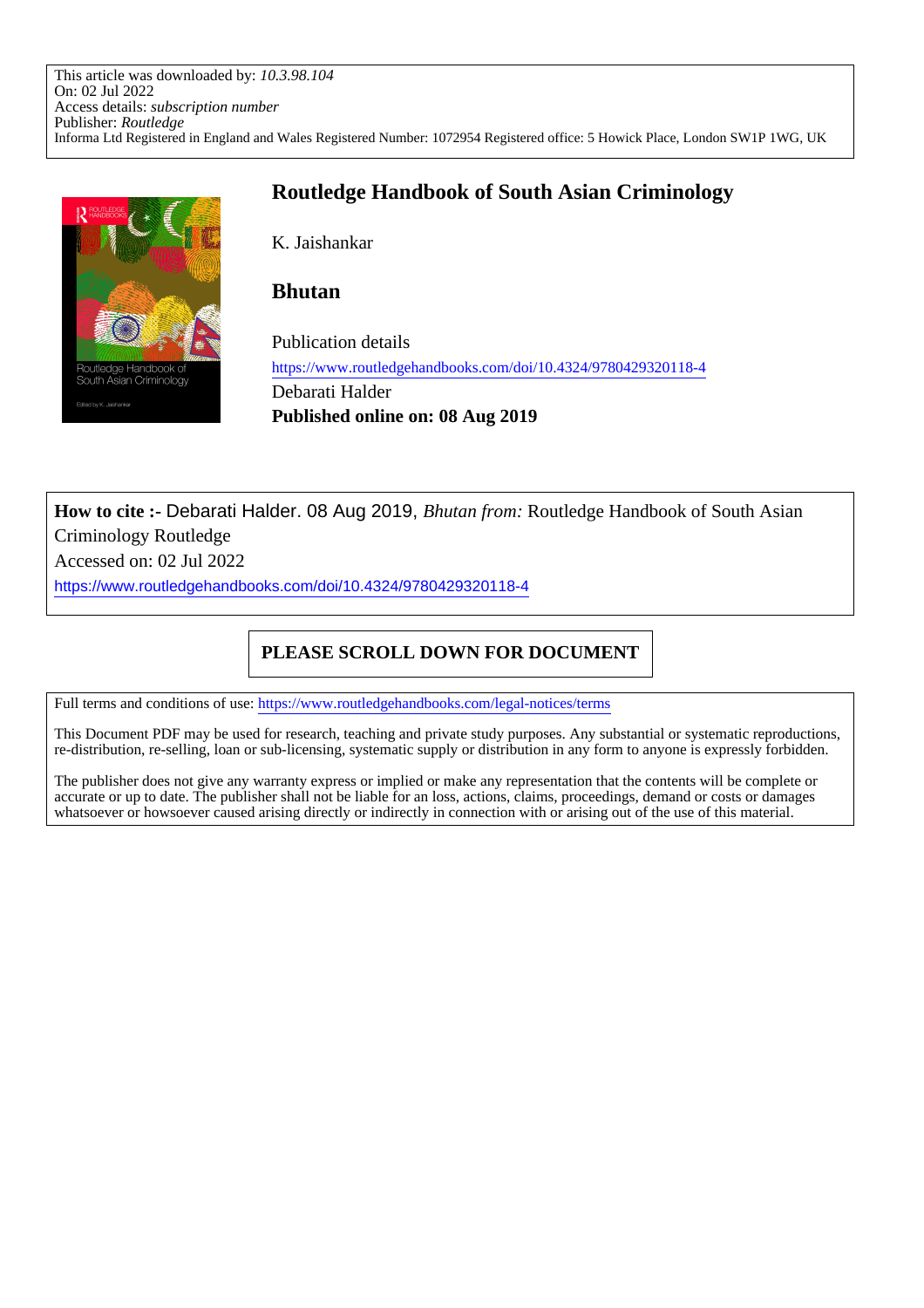# BHUTAN

## Penal Laws, Crimes and Criminal Justice Processes

*Debarati Halder*

#### **Introduction**

The Himalayan Kingdom of Bhutan had remained isolated for many years from the rest of the world. It was only after the 1970s that the fourth king of Bhutan, King Jigme Singye Wangchuck, took progressive steps to bring people-oriented developmental goals, and the world came to know about Bhutanese ideology of Gross National Happiness. Bhutan is well known as a favourite tourist destination, especially from India and South Asian countries, and also from Korea, Singapore, Malaysia, Europe, the USA, Australia etc. Even though Bhutan is a preferred destination for tourists, ironically, Bhutan has been also a chosen destination for drug peddlers (Chua, 2008) due to its geographic location, which helps to yield more crops to be used for narcotics. Similarly, Bhutan is also affected by migration of women and children for sex trafficking, especially to the eastern regions of India, and they are prone to dreadful sexually transmitted diseases like HIV/AIDS (Sarkar et al., 2008).

It is interesting to note that due to rapid urbanisation of the society in Bhutan, the Bhutanese youth are adhering to Western cultures. Sadly, urbanisation and Western influence has also brought many negative impacts including breaking of nuclear families, driving the youth to be more addicted to technology, which is reducing the scope of physical socialisation with families and peers as was the tradition of Bhutan (Chua, 2008). These may lead to growth of crime rates especially for cases like sexual harassment, drug abuse, domestic violence and privacy infringement through information and digital technology.

There are very few surveys (L. Dorji et al., 2015) depicting the rate of crimes such as the survey on gender violence in Bhutan, which was carried out by National Commission for Women and Children in Bhutan (2012). As per this survey, it could be seen that there was 6.1% prevalence of physical violence on married women; in 2.1% cases, sexual violence by intimate partners was noted; 6.3% cases were noted where women suffered physical violence by non-partners; and 3.5% cases were noted where women suffered psychological violence by non-partners. However, this report did not give any details regarding the types of psychological or physical violence.

There is a need to understand the patterns and trends of crimes in Bhutan as well as the functioning of the criminal justice system in Bhutan. In the present chapter, an effort is taken in that direction. Notably, there has rarely been any socio-criminological-legal research conducted on the issue of crimes and the criminal justice system in Bhutan. There is no proper source or literature on crime rates, trends and usage of penal laws for prevention of crimes in Bhutan. The limited research that is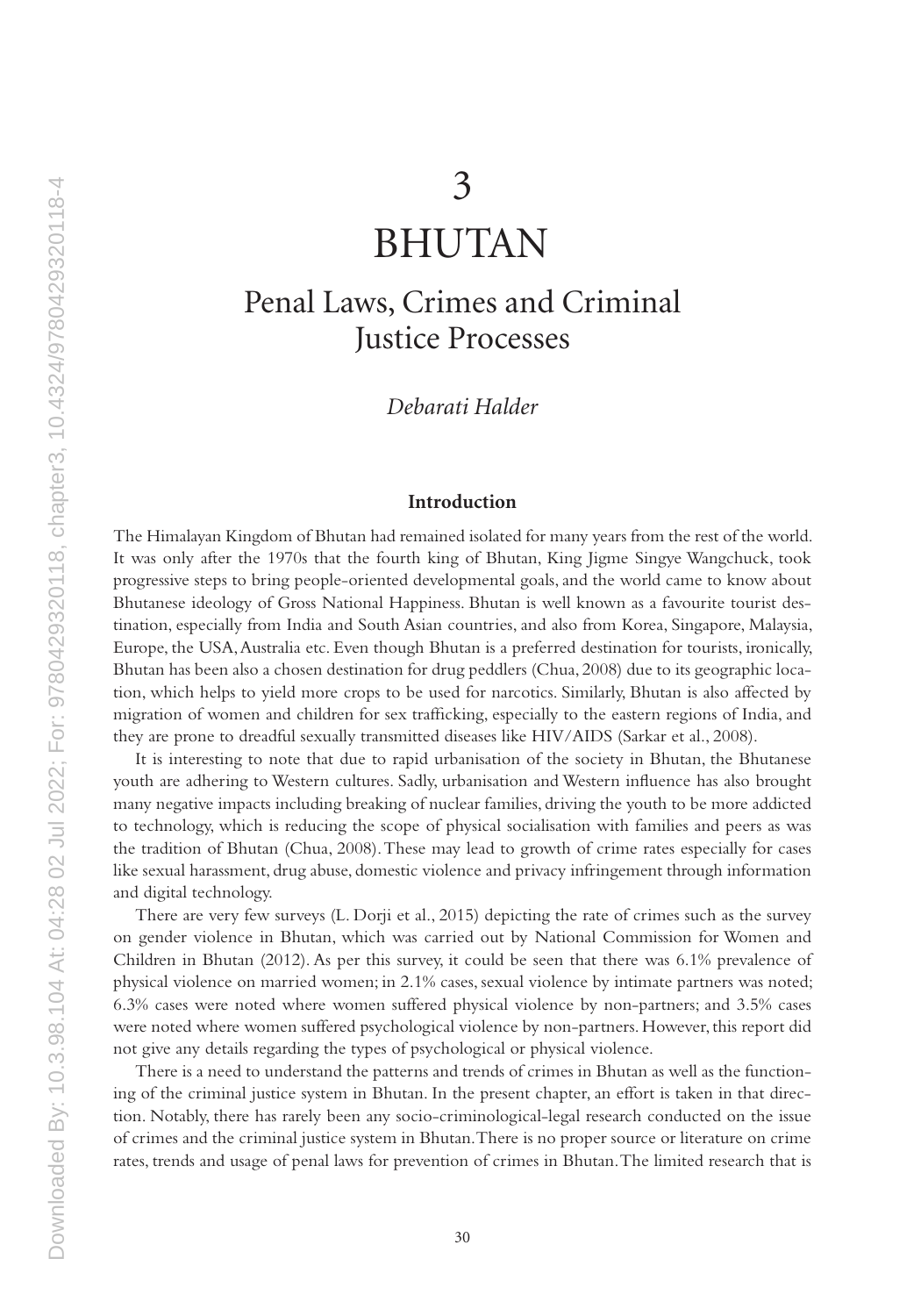available on the crime situation of Bhutan primarily investigates crime and mental health (L. Dorji et al., 2015), violence against women (T. Dorji, 2015), drug and alcohol addiction among the youth (Chua, 2008; L. Dorji, 2012), corruption and related issues (Namygel, 2009), Bhutanese refugees in Nepal (Laxminarayan & Pemberton, 2012) and legal aid in Bhutan (Sherab, 2014). Apart from the said resources there were no resources dealing with other trends of crimes that may be prevalent in Bhutan. One of the main reasons for such limited resources available on crime and the criminal justice system in Bhutan may be because of non-reporting behavior due to the family-oriented traditional culture; reporting crimes to the criminal justice administration may be seen as a shameful act (Chua, 2008).

Even though there is a lack of literature regarding trends of crimes or crime patterns in Bhutan, the criminal law-making process or policing, this chapter will rely on the Bhutan Penal Code and the constitution to understand the above-mentioned issues. This chapter will basically delve into the constitution of Bhutan, which was formally introduced on 18 July, 2008,<sup>1</sup> and the very progressive Penal Code of Bhutan, which came into effect on 11 August, 2004, to build an overview of crime and criminal justice system of Bhutan. Following the introduction, this chapter is divided into two parts: 1. Penal Laws and Crimes in Bhutan and 2. Criminal Justice Processes in Bhutan, and it will conclude with some suggestions.

#### **I. Penal Laws and Crimes in Bhutan**

The Bhutanese constitution is divided into 35 Articles, which are further divided into separate sections dealing with matters including the three divisions of governance, viz., executive, legislature, judiciary; institution of monarchy; fundamental rights and duties; trade and commerce; environmental rights and duty; spiritual heritage; provisions regarding emergency; amendments etc. It may be interesting to note that the Bhutanese legal system is framed upon seven core Buddhist ideologies including proper decorum, legality, freedom from duress, decision through majority, grounds of a judicial decision resolution through rebuttal and plead guilty.

While the constitution is the source of all laws, formation of governmental departments, and rules and policies, it also provides an overview of rights and wrongs which are governed by the Penal Code of Bhutan. The Bhutan Penal Code is divided into seven parts which are further divided into 35 chapters. These chapters deal with the types of offences, restitution of justice in different ways for such offences, forms of sentencing etc.

A brief overview of the Penal Code of Bhutan illustrates that crimes are divided into the following types:

- 1. Crimes against the nation, which may include terrorism, illegal immigration, sedition etc.;
- 2. Economic crimes including cheating, money laundering, tax evasion, corruption-related crimes etc.;
- 3. Crimes targeting women and children including sexual crimes like rape, molestation, woman and child trafficking, prostitution; general crimes against children including forceful child labour, discrimination in regard to education etc.; domestic violence-related crimes targeting women including wife abuse, marital rape etc.;
- 4. Crimes targeting property including theft, burglary, trespassing etc.;
- 5. Cybercrime-related issues including hacking, cyber stalking etc.;
- 6. Crimes targeting the body of the person including bodily harm, homicide, motivational murders, defamation, etc.;
- 7. Religious crimes etc.;
- 8. Other social crimes like substance abuse including drug and alcohol abuse etc.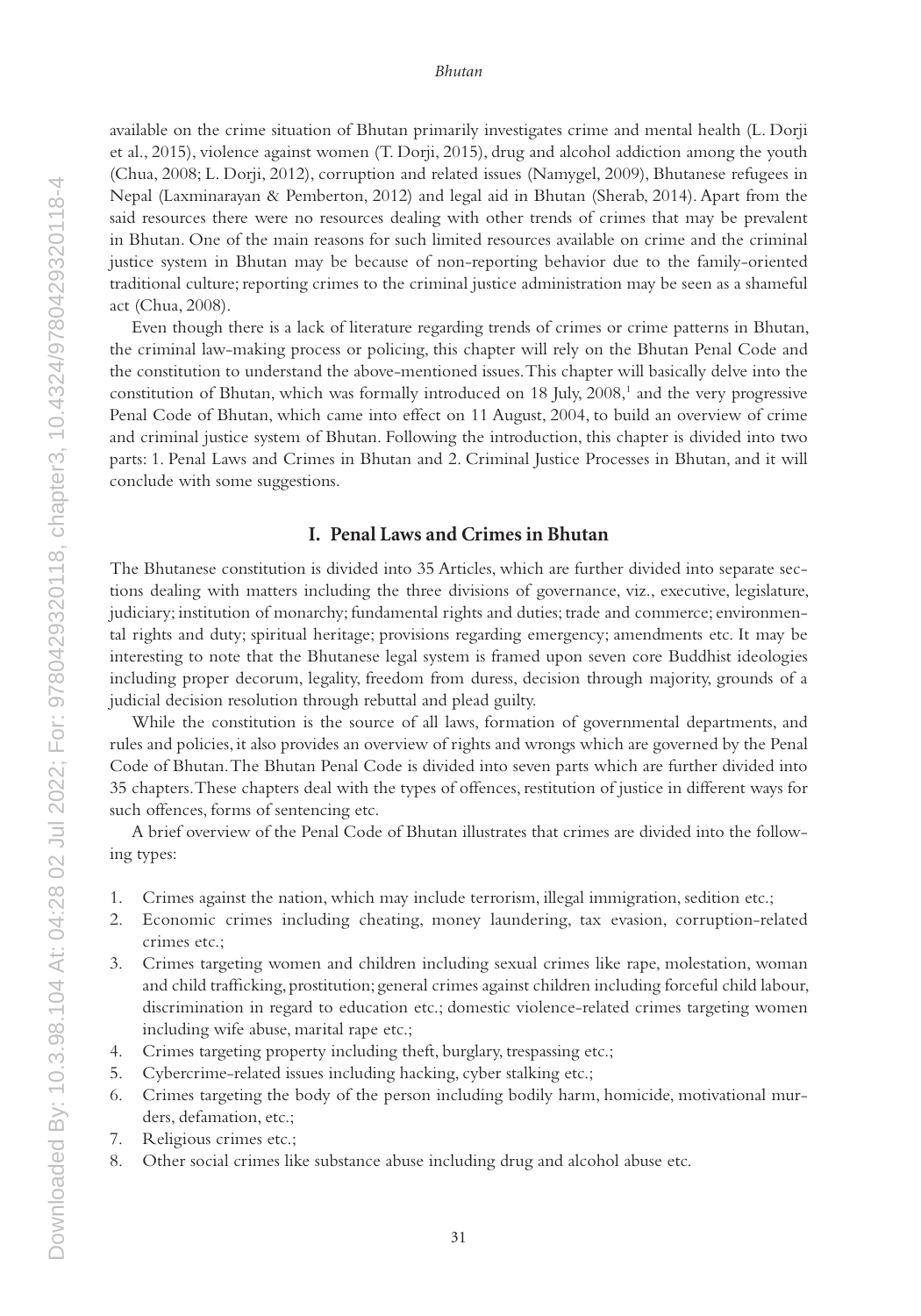As has been discussed earlier, s.3 of the Bhutan Penal Code divides crimes into four classifications: felony (any crime which is awarded an imprisonment term for a minimum period of three years or more), misdemeanour (for crimes which are awarded a maximum term of three years imprisonment to minimum one year imprisonment), petty misdemeanour (for crimes which are awarded with imprisonment for term of less than one year maximum and a minimum of one month) and violation (when the crime is awarded with a fine of the daily minimum national wage rate up to a maximum of 90days).2 Felonies can further be divided into four categories, namely, felony of first, second, third and fourth degree.3

As could be seen from the existing literature, not all of these crimes are analysed extensively in surveys conducted either by the government or any other non-governmental organisations (NGOs). However, it needs to be noted that the Bhutan Penal Code has taken serious note of crimes against women and children whereby it has criminalised corporal punishment on children by teachers, caregivers or parents, only when such use of force causes substantial damage to the body of the person or causes death to the person to whom such force is used in the name of discipline or controlling.<sup>4</sup> The penal code recognizes no criminal liability of a juvenile if the child is below 10 years of age.<sup>5</sup> But at the same time, it provides opportunity for correctional institutions when the juvenile is above 10 years of age.6 The penal code criminalises illegal abortions under s.146. Apart from criminalising trafficking of persons including children under s.154, the penal Code also criminalises kidnapping (s.162), abduction (s.165) and criminal elopement (s.169), thus creating clear categories of criminal liabilities in cases of forceful removals of a person from his/her secured place. Further, the penal code also criminalises abandonment of children by parents or caregivers, child abuse, abuse and abandonment of mentally challenged children, paedophilia and child trafficking under Chapter 15 of the Code.

The penal code further criminalizes rape of any individual under s.177 irrespective of his/her gender or sexual orientation, rapes of married persons (s.179), of children below 12 years of age (S.183), of pregnant women (s.185), gang rape (s.187), gang rape on married persons, children below 12 years and above 12 years and statutory rape (S.181). The uniqueness of Bhutan penal laws regarding rape lies in the fact that it recognises marital rape (s.199) irrespective of the gender. Social crimes including crimes against women and children also include criminalising indecent exposure (s.209), sexual harassment (s.205), child molestation (s.203) etc. Further, it may be noted that the penal code also criminalises prostitution under Chapter 26 of the Penal code; it also criminalises several offences against privacy including eves dropping (Chapter 30), harassment etc. While some researchers and reports have thrown light on trafficking (Sarkar et al., 2008), violence against women (T. Dorji, 2015) and child abuse (United Nations, 2008), there is not much literature available about the current status of sexual offences including marital rape in Bhutan.

Notably, substance abuse and alcohol abuse among the youth of Bhutan have attracted the attention of many stakeholders such as the government, the NGOs and the civil society (L. Dorji, 2012; UNODC, 2012). While drug and alcohol abuse is an issue of concern with regard to Bhutanese youth including school children, there are several government agencies, such as the Bhutan Narcotics Control Agency, that are responsible for monitoring the situation (UNODC, 2012). The Bhutan Penal Code has successfully targeted the root cause of substance abuse in Bhutan by criminalising environment-related issues which may generate crimes including substance abuse like narcotic and drug abuse under Chapter 33 of the penal code. Also, it has criminalised several social behavioural problems of youth such as public intoxication, illegal sale of tobacco, illegal sale of alcohol, gambling, environmental crimes like motivational destruction of environment and the like under Chapter 27.

Corruption, money laundering and fraudulent activities are also highlighted by the Bhutan criminal justice system, especially the Penal Code under Chapter 34. It may be necessary to point out that the Bhutanese constitution embraces the philosophy of equality and equal distribution of wealth. Since Bhutan is a landlocked country, there is an inflow and outflow of illegal money to and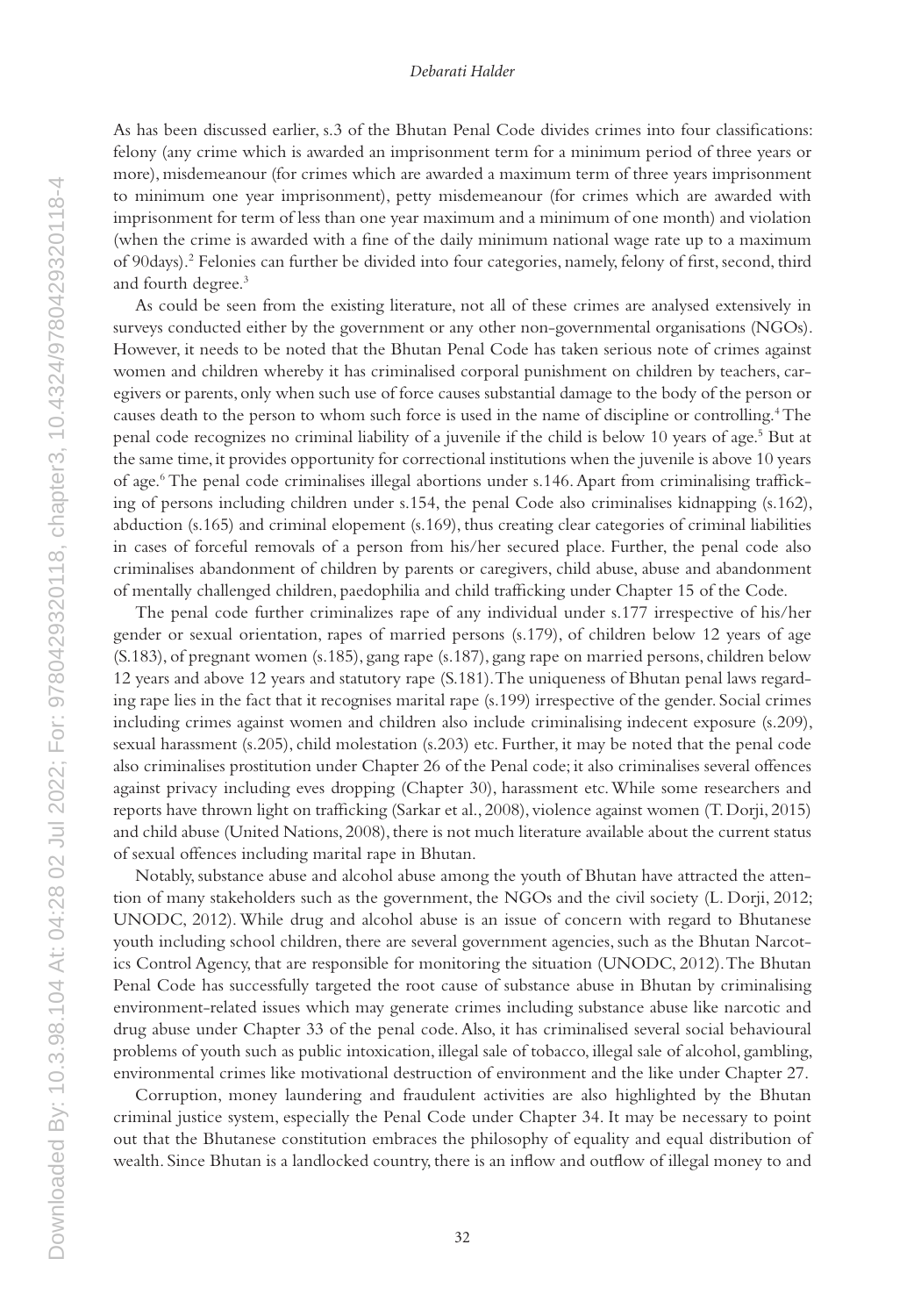#### *Bhutan*

from neighbouring countries such as India, Nepal, and Bangladesh, and the possibility of the use of Bhutan for smuggling goods between other countries has not been ruled out by the lawmakers and police.

Bhutan has also made homicide, murder, manslaughter, assault etc. penal offences under Chapter 11 of the Penal Code. It is interesting to note that this particular chapter differentiates between different types of dreadful attacks on persons, thus making it easier for the criminal justice system as a whole to ensure speedy justice to the victim as well as the perpetrator. Bhutan needs to be secured from external terrorist attacks as well as internal civil unrest, which may be motivated by various reasons including bad governance. While the later possible phenomenon is monitored by government agencies by means of laws, especially Chapter 20 of the Penal code which deals with embezzlement and bribery, the earlier possibilities are kept in check by means of laws meant for national security, as has been stated in Chapter 23, which deals with treason, terrorism, related offences etc. It must be noted that due to the progressive outlook of the fourth king, Bhutan became a democratic monarchy, giving prime importance regarding law-making and rights and duties of the citizens including the royal family members to the constitution; and this to a certain extent reduced the risk of internal civil unrest, as had happened in Nepal immediately after the royal massacre of Nepal (Bearak, 2001) in which the then-King Birendra was killed.

The Bhutan Penal Code also indicates a strong note against damaging the reputation of a person irrespective of gender. Chapter 22 of the penal code criminalises defamation, libel, blackmail and false advertisements for maligning the name of the person. This is particularly in line with the constitutional right to human dignity to all. Also, Bhutan is one of the few countries which has developed penal laws to deal with cybercrimes. Even though the penal law does not include crimes like cyberstalking or revenge pornography or cyberbullying, Chapter 31 of the Penal code criminalises tampering with computer materials, pornography and illegal possession of computer materials.

Further, Bhutan considers illegal handling of stuffs of national and cultural heritage as criminal activities under Chapter 24 of the Penal Code. It needs to be mentioned here due to their ancient background that Bhutanese antiquities may be in high demand in foreign markets like India and China. The Bhutanese government is presently taking precautionary measures to develop foreign policies with neighbours like India, China, Nepal etc. to prevent illegal export of the antiquities and also hazardous narcotics objects.

#### **II. Criminal Justice Processes in Bhutan**

#### *1. Judiciary*

The Bhutanese legal system is a unique system and on a close examination it reveals features of various legal systems but it neither falls within the category of common law system (adversarial system) nor the continental civil law system (inquisitorial system). In 1953, His Majesty the third Druk Gyalpo Jigme Dorji Wangchuck established the legislative branch called the Tshogdu. The Tshogdu comprised 150 members of which 106 members were elected representatives of the people of 20 Dzongkhags (districts); 10 from the Zhung Dratshang (clergy); and 24 nominated representatives of the government. The Tshogdu as the legislative arm of the Government adopted the Thrimzhung Chhenmo, the Supreme Law of Bhutan in 1959. The Thrimzhung Chhenmo had comprehensive provisions dealing with legal principles and procedure both for the civil and criminal cases. The enactment of Thrimzhung Chhenmo marked the beginning of the modern law making process in Bhutan.

*(Sherab, 2014, p. 8)*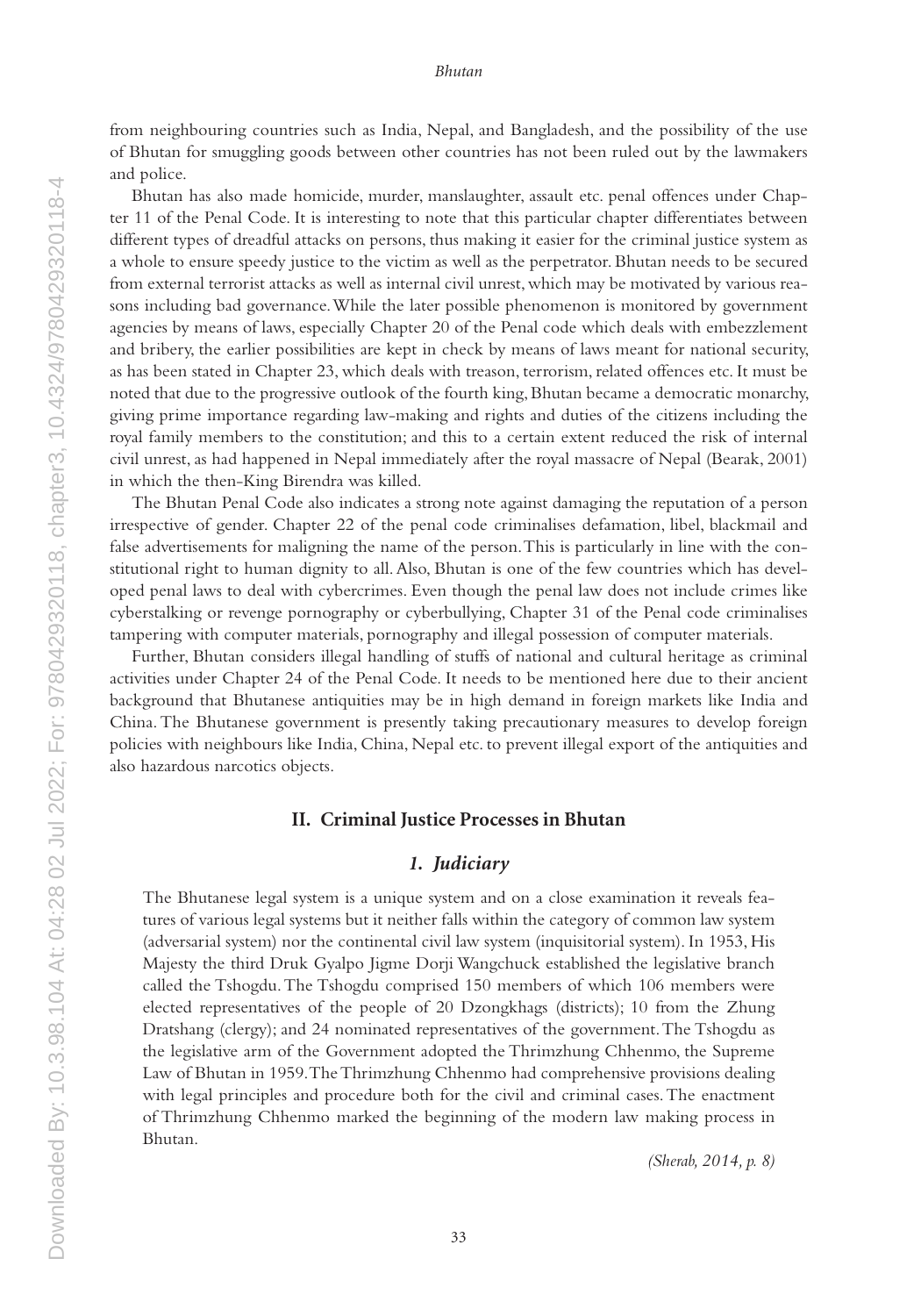#### *Debarati Halder*

The appointment of judges (Drangpons) in the districts started in the 1960s and the High Court as a court of appeal was established in 1968. Since then the judiciary has evolved over the years. The formal justice system is safeguarded, upheld and administered fairly and independently without fear or favour by the Judiciary.<sup>7</sup> The judicial authority is vested with the Royal Courts of Justice comprising of the Supreme Court, High Court, Dzongkhag Court and Dungkhag Court (Divisional Court).<sup>8</sup> The Supreme Court (with 5 Justices including the Chief Justice) is the highest appellate court in the country. Next in line is the High Court (with 9 Justices including the Chief Justice), which exercises appellate jurisdiction over Dzongkhag Courts. There are 20 Dzongkhag Courts (one in each district) which act as the appellate court for the Dungkhag Courts and is the court of first instance where there is no Dungkhag Courts. Dungkhag Courts were established essentially to enhance access to justice for the rural masses. Currently, there are 15 Dungkhag Courts of first instance. Both the Dzongkhag Courts and the Dungkhag Courts act as trial court, depending on the hierarchical set up. While all the courts exercise general jurisdiction, the High Court is the court of first instance on constitutional matters. Additionally, the constitution also provides for the establishment of 'such other Courts and Tribunals'4 as may be necessary.

*(Sherab, 2014, p. 8)*

The process of prosecution is entirely guided by Bhutan civil and criminal procedure Code, Bhutanese Penal Code and constitutional rights. Both the victim and the accused have right to get justice and appeal. It may be necessary to point out that while the Bhutanese constitution ensures that victims of crimes are entitled to get help from the criminal justice machinery including government lawyers in the prosecution stage, the Bhutanese constitution through various laws also ensures that underprivileged citizens should get free legal aid from the courts (Norbu, n.d.; Sherab, 2014). The Bhutanese judiciary created a huge example of welfare governance by creating a national system of legal aid without state funds (Norbu, n.d.; Sherab, 2014). This has helped many Bhutanese citizens to access justice irrespective of their financial, social or educational background.

#### *2. Police*

The Bhutanese government has given due importance to construct a proper policing system by forming the Royal Bhutan Police, which is the main policing agency in Bhutan. The Civil and Criminal Procedure Code (Wangdi, Tashi, & Dorji, 2014) of Bhutan and the Royal Bhutan Police Act provide statutory guidelines for policing, investigation etc. The Bhutan Penal Code provides numerous provisions for effective policing by way of laying down exceptions to the crimes through provisions such as Chapter 7, which deals with justification of affirmative defence. Also, the Civil and Criminal Procedure Code (2011) and the Royal Bhutan Police act laydown strict rules which, if violated, may result in suspension of the duties of the concerned police officer or disciplinary actions against the police officer concerned (Wangdi, 2014).

Bhutan is no exception in giving due preference to the rights of the accused (Wangdi, 2014; Article 7, Fundamental rights under Bhutanese constitution); but at the same time, the Bhutanese constitution also ensures the right against arbitrary arrest and detention, human rights violation in any form by police officers or any other civilians and the right to fair trial.<sup>9</sup> The accused is thus given right to consult his/her lawyer to defend him/herself. Similarly, as the Royal Bhutan Police Act and the civil and criminal procedure code laydown, the police must show compassionateness to the victim and should avoid victim blaming while interacting with the victim (Wangdi, 2014). The recent researches also showed that the Bhutanese government and the police organisation are also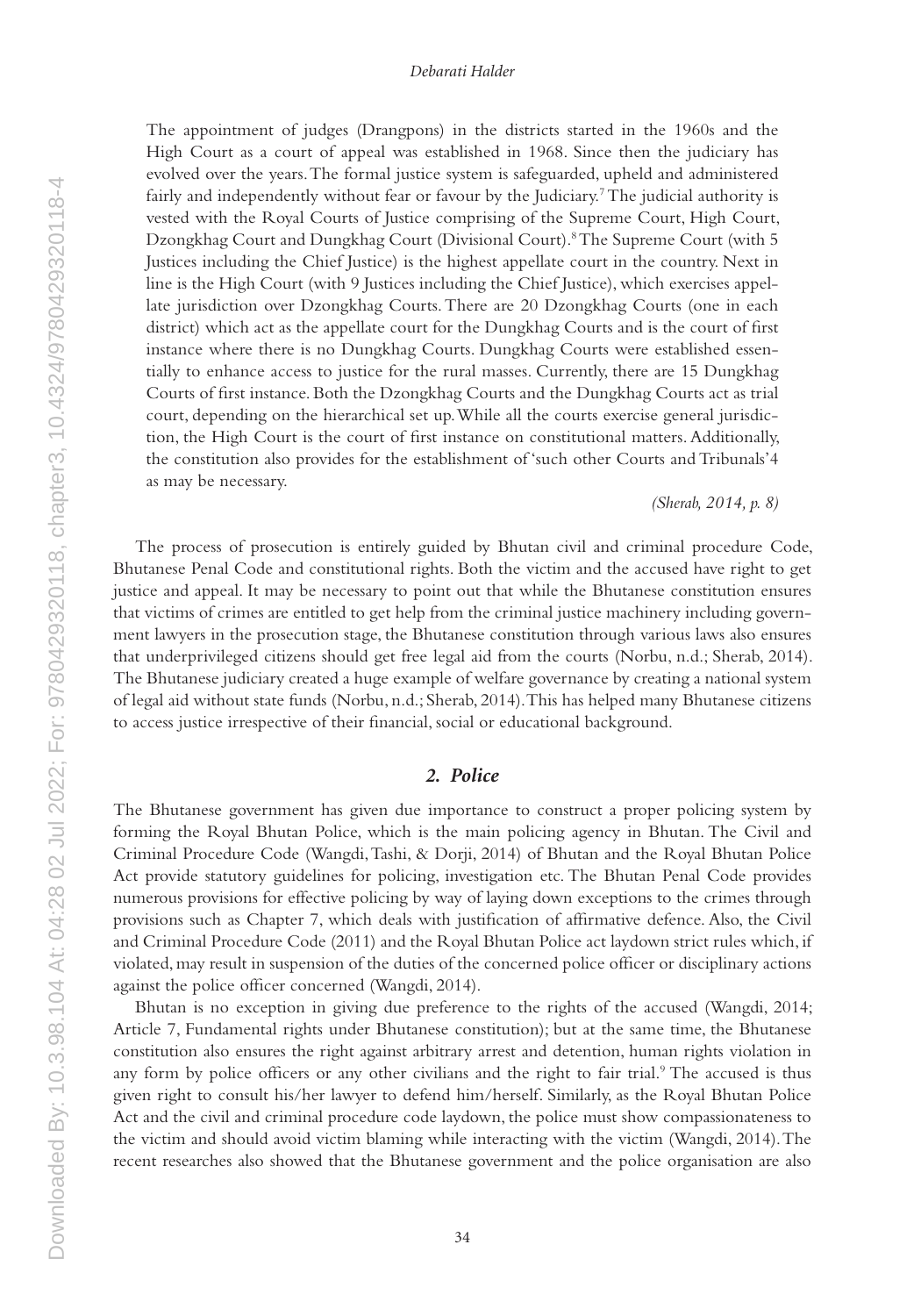encouraging for community policing and encouraging youth to participate in community policing (Zangpo & Kamnuansilpa, 2013). It is noteworthy that the Bhutanese government has taken measures to check corruption in every field of governance including policing. To check corruption Bhutan has established an Anticorruption Commission and introduced public welfare laws like the Anti-corruption Act of Bhutan, 2006, Bhutanese Penal code, which deals with corruption under Part Four, especially Chapter 20 (Namygel, 2009).

The police are responsible for reporting crimes, investigating offences, helping victims to reach the courts and connecting them with government prosecutors, especially when the crime is cognizable in nature (Wangdi, 2014).

#### *3. Sentencing Processes*

The Bhutan Penal Code further ensures speedy and effective means of justice by classifying crimes according to the harms created by them to the affected parties and the sentencing classification for each categories of crimes recognised by the Bhutan Penal Code. Bhutan does not have capital punishment; sentences for felony of first degree may include life imprisonment or a minimum imprisonment of 15 years. Felony of first degree shall include grievous offences like murder, terrorism, offences against Ku Sung, ThukTen, Zung, creation of weapons for mass destruction etc. Felonies of second degree include offences which are awarded a term of imprisonment for not less than 9 years and not more than 15 years.10 Felonies of third degree include crimes which are awarded imprisonment for a term not less than five years and not more nine years. And felonies of fourth degree shall include offences for which sentences are awarded for imprisonment for a term not less than three years and not more than five years.11 Further, the sentencing for crimes in the nature of misdemeanours has been fixed with imprisonment for a term which shall not be more than three years and not less than one year; for crimes in the nature of petty misdemeanours, the sentencing is fixed for imprisonment for a term of not less than one month and not more than one year.12 The Penal Code also states that in case of next conviction for the same offence, a convicted person shall be liable for enhanced punishment, which includes upgrading of petty misdemeanour to misdemeanour, felonies of fourth, third and second degrees to next degrees and to first degree finally.13

Sentencing in Bhutan also includes value-based sentencing. S.18 of the Bhutan penal Code explains this by stating that the offence graded as value based under this code shall be a felony of the third degree if the value or the amounts involved in the crime exceeds the total amount of the daily minimum national wage rate at the time of the crime for a period of 30 years or more; it shall be a felony of fourth degree if the item of the crime is not described in the earlier subsection and the value and crimes involved in it exceeds the total amount of the daily minimum national wage rate at the time of committing the crime less than 30 years and for a period of 15 years and more; it shall be a misdemeanour if the item of the crime is not described in the earlier subsections and the amount involved in the crime exceeds the total amount of the daily wage rate at the time of the committing of the crime for a period less than 15 years and not less than 7 years or more; and it shall be a petty misdemeanour if the crime is not described in earlier sections and the amount involved is less than the total amount of the daily wage rate at the time of committing of crime for a period less than 7years. As the Penal Code suggests, the court should also consider forfeiting the property, paying the damages etc. for restitution, recovery etc.; the court may also consider removing the offender from official designation in cases of value-based sentencing.14

Though there is no literature on the correctional systems of Bhutan, the Bhutanese judiciary and the Penal Code ensure correctional administration for the prison inmates to rectify their mistakes and take a positive attitude to life.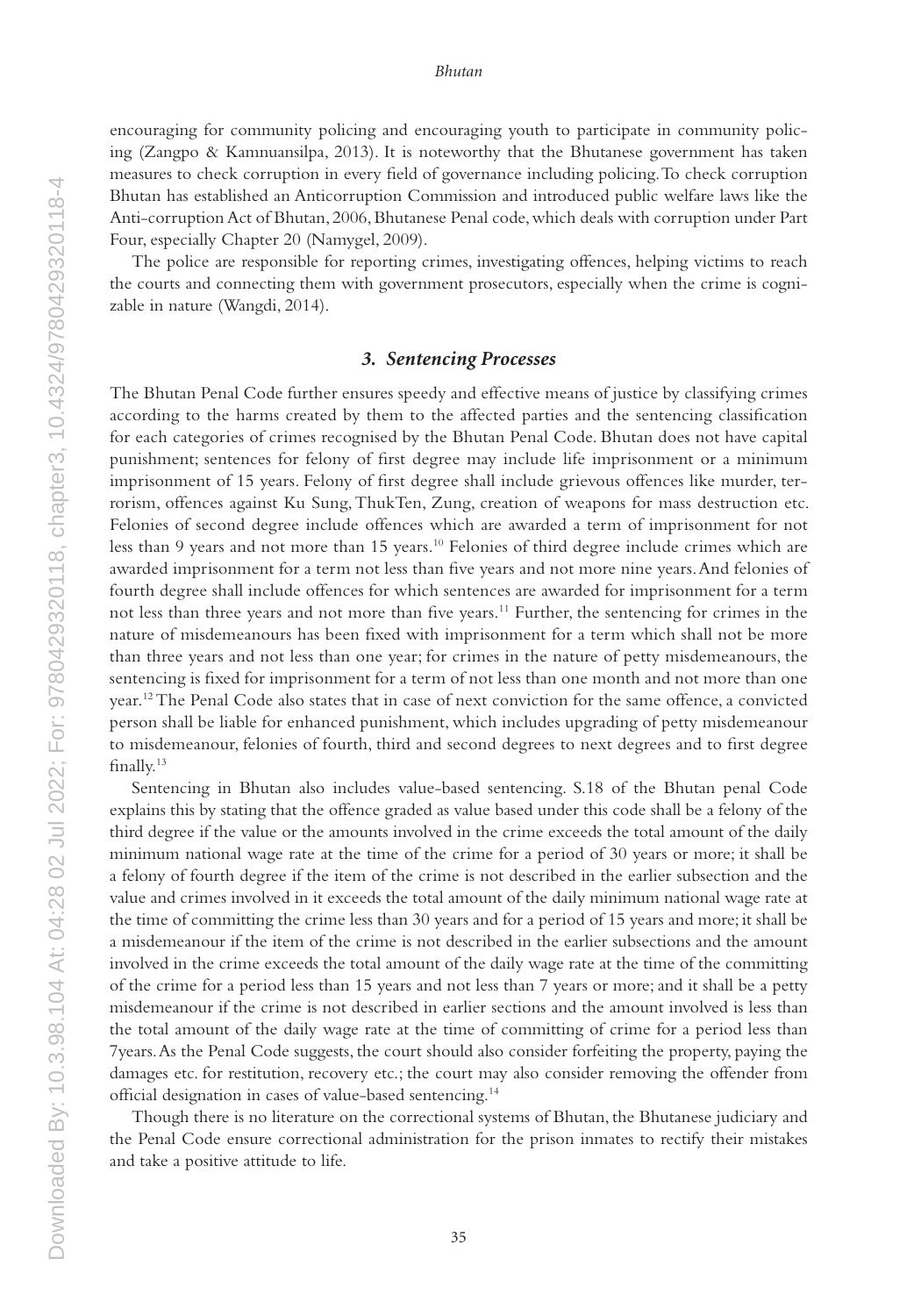#### *Debarati Halder*

#### **Conclusion**

A brief overview of the Bhutanese penal code, the legal system, the provisions for legal aid and the existing literature on trends of crimes in Bhutan as discussed above may show that Bhutan may have excellent crime-prevention policies, but it lacks proper execution in certain respects, especially in cases of encouraging reporting of the crimes and creation of a national database of crime records. It needs to be remembered that the Bhutanese criminal justice system is based on the ancient Buddhist ideologies, which give preference to equality, proper and fair justice to all and mediation. While there are some reported cases of domestic violence, the existing literature shows a gradual growth of crime rates among youth especially by way of substance addiction. It is noteworthy that Bhutan has taken many positive steps to restrict the growth of substance abuse by way of alcohol and drug abuse, but there are not many studies to show how far the rate of substance abuse has come down or grown. Bhutan, being an ancient monarchical kingdom which has adopted a newly democratic governmental system, needs more infrastructure to properly execute the laws and policy guidelines.

Bhutan presently does not have many law universities or university departments providing education on law or<sup>15</sup> social sciences including behavioural sciences, police sciences, criminology and victimology. Interested stake holders therefore have to travel to neighbouring countries like India (Sherab, 2014), China etc. to gain knowledge in these subjects. However, it needs to be understood that each nation has its own heritage and culture, depending upon which the customary laws in the civil and criminal procedure codes are enacted. During the British colonisation, Bhutan resisted the penetration of the British legal principles in its own legal framework. This has helped Bhutan to maintain its own uniqueness in lawmaking as well as in framing up a modern constitution, the Penal Code, the judicial system the civil laws etc., which are highly influenced by ancient Buddhist ideologies, modern understanding of judicial sentencing etc. It is understandable that this had been possible due to the very progressive king's efforts to merge ancient ideologies with modern criminal justice sciences. Unfortunately, as the existing literature suggests, only a few of the judicial officers, police officers and government officials including university professors could have been trained to execute this unique blend of ancient and modern laws and policy guidelines. Even though it has been shown that Bhutan has an increasing number of internet users, it is unfortunate that not all police officers, judicial officers and lawyers are well connected with the worldwide criminal justice fraternity. This is evident from the lack of research on the issue from Bhutan by Bhutanese stakeholders.

Further, it has been noted by this author that many government agencies like National commission for Women and Child, Royal Bhutan Police etc. have their own websites, but they do not have up-to-date information about new trends of crimes, crime rates, new laws etc. While the print, television and electronic media may speak about Bhutan's involvement with its neighbours like India, China etc. in building up joint military actions to resist terrorism, there are far fewer reports about modern Bhutan's movements against woman abuse, child abuse, human right abuse etc. There is also little research on Bhutanese mass movement to awaken youth to report social and domestic crimes as well. Given the fact that Bhutanese youth are driving fast towards communication technology, there are also no reports on the government or any other stakeholder formulating any strategy to tackle possible abuse of human rights in the digital and internet communication systems.

Further, it can be seen that the Bhutanese Penal Code has not recognised several other types of crimes related to digital technology, prison violence, school violence etc. The Bhutanese government can consider encouraging setting up NGOs or inviting foreign experts for imparting training to police officers to deal with such offences. Bhutan must also create more university-level study centres to impart knowledge on criminology, criminal justice sciences, law, behavioural sciences etc. and must encourage judicial officers, police officers and academicians and students to take part in national and international seminars on criminal justice sciences, restorative justice, digital communication technology and cybersecurity issues, good governance etc.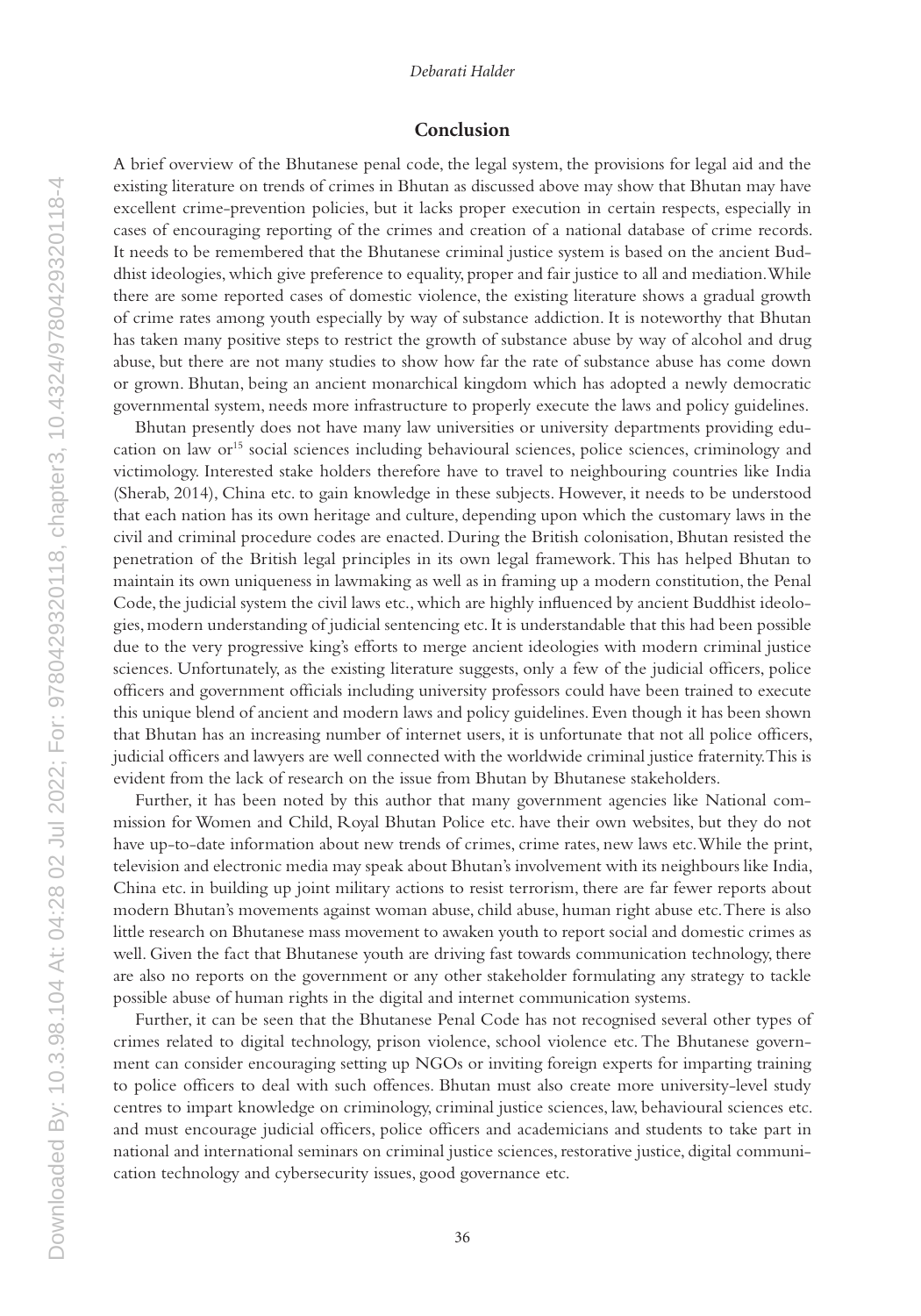#### *Bhutan*

Bhutan must also ratify UN treaties and conventions dealing with cross-border human right violations, cybercrimes, child rights violations, domestic abuse etc. It is expected that by taking up measures such as these, Bhutan may not only encourage its own officials and civil citizens to take a combined effort to prevent crimes, it may also showcase to the world its own unique constitutional rights and duties for safeguarding citizens as well as the environment, penal laws which stand apart from the rest of the world due on its progressive outlook to several issues including marital rape, sexual offences etc. and the uniqueness of judicial process which is influenced by ancient and modern ideologies.

#### **Notes**

- 1 See the preamble of the Constitution of Bhutan.
- 2 See s.3 of the Bhutan Penal Code.
- 3 See s.4 of the Bhutan Penal Code.
- 4 See s.109 of the Bhutan Penal Code, which speaks about use of force for care, discipline or safety of another.
- 5 See s.114 of the Bhutan Penal Code.
- 6 See s.116 of the Bhutan Penal Code.
- 7 Constitution of the Kingdom of Bhutan, art. 21, § 1.
- 8 Ibid.
- 9 See Article 7 of the Bhutanese constitution.
- 10 See s.9 of the Bhutan Penal Code.
- 11 See ss.10 and 11 of the Bhutan Penal Code.
- 12 See ss.12 and 13 of the Bhutan Penal Code.
- 13 See s.15 of the Bhutan Penal Code.
- 14 See ss. 19–22 of the Penal Code; also see Chapter 5 of the Penal Code.
- 15 Currently, Bhutan does not have a law school to provide law degree and all aspiring lawyers pursue their law degree in India and other countries. However, a one-year course (Post Graduate Diploma in National Law) on the national legal system and national laws is a must for every lawyer who wishes to practice law in Bhutan. As of now, there are approximately 112 lawyers (As per the list maintained with the Office of the Attorney General of Bhutan) in the country which is inclusive of judges, prosecutors, government attorneys and a few private practitioners. It may be noted that at the moment there is no standard rules and regulations regarding to the issuing of license to practice law. However, a person with a law degree and who has successfully completed the diploma in national law can practice law.

*(Sherab, 2014, p. 9).*

#### **References**

- Bearak, B. (2001, June 8). *A witness to massacre in Nepal tells gory details*. Retrieved from www.nytimes. com/2001/06/08/world/a-witness-to-massacre-in-nepal-tells-gory-details.html.
- Chua, M. (2008). *The pursuit of happiness: Issues facing Bhutanese youths and the challenges posed to gross national happiness*. Retrieved from http://sonamdorji505.blogspot.com/2011/11/pursuit-of-happiness-issues-facing.html.
- Dorji, L. (2012). *Alcohol use and abuse in Bhutan*. Thimphu, Bhutan: National Statistics Bureau. Retrieved from www.nsb.gov.bt/publication/download.php?id=208.
- Dorji, T. (2015). *Domestic violence cases on the rise*. Retrieved from https://thebhutanese.bt/domestic-violence-caseson-the-rise.
- Dorji, L., Gyeltshen, S., Jamtsho, C., Minten, T., Dorjee, T., Namgay, P., & Wangchuk, T. (2015). *Crime and mental health issues among the young Bhutanese people*. Thimphu, Bhutan: National Statistics Bureau. Retrieved from http://bhutan.unfpa.org/sites/default/files/pub-pdf/CRIME%20AND%20MENTAL%20HEALTH.pdf.
- Laxminarayan, M.,& Pemberton, A. (2012). Victims justice preferences in a collectivist, informal setting: The case of Bhutanese refugees in Nepal. *International Journal of Law, Crime and Justice*, *40*(3), 255–269.
- Namygel, T. (2009). Effective legal and practical measures in combating corruption. In UNAFEI (Ed.), *Resource material series no. 79* (pp. 153–159). UNAFEI: Fuchu, Tokyo. Retrieved from www.unafei.or.jp/english/pdf/ RS\_No79/No79\_00All.pdf.